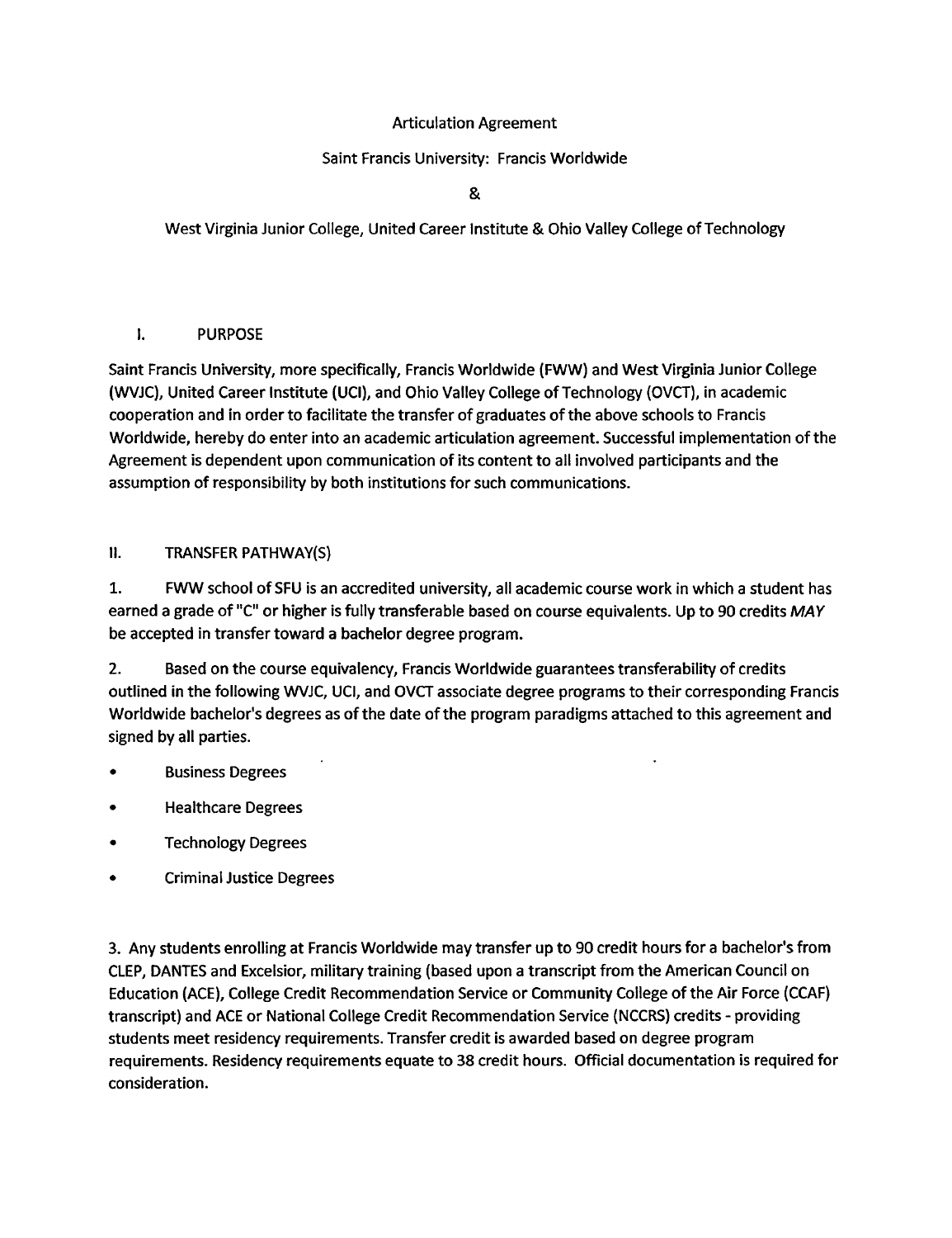#### III. Terms

- 1. This agreement provides eligible students and employees a twenty-five (25%) percent tuition reduction for students and a twenty-five percent (25%) discount for employees, applicable as of the date this Agreement is fully executed by the parties below. Students and employees must identify as WVJC, UCI or OVCT students or employees at the time of application.
- 2. Francis Worldwide may change its tuition rates at any time at its sole discretion and the reduction will be calculated based on the current tuition in effect for the applicable academic term for the enrolled program. Eligible employees and alumni shall not be entitled to any other reduction and are subject to all other admission and continuation requirements as set forth in the respective Saint Francis University: Francis Worldwide policies and catalogs.
- 3. This Agreement is effective as of the date of the fully executed document, and shall continue until terminated. Both parties must approve amendments to the Agreement in writing. Either party may terminate the Agreement without cause upon 90 days written notice to the other party. Notwithstanding the foregoing, either party may terminate the Agreement immediately in the event that participation under the Agreement may give rise to a violation of any requirement of federal or state law or regulation or the requirements of any accrediting agency having jurisdiction.
- 4. Admission criteria, academic requirements, and other admission requirements will be subject to the applicable academic catalog accessed through francis.edu at the time of the students' admission. Students who have begun their program of study or students in the process of enrolling prior to the effective date of any without cause termination will be grandfathered in to continue receiving the discount offered in this Agreement until such time such students complete or discontinue enrollment in their program.
- 5. Transferability of third party course work will be evaluated on a case by case basis.
- 6. This Articulation Agreement is based on the current curriculum of both educational institutions. Each institution is responsible for notifying the other of any substantive changes to the curriculum. This agreement shall be reviewed by both institutions annually. Curriculum may be updated and added for the term of this agreement as long as both parties agree to the terms in this agreement at the time the curriculum is changed. By signing and dating the curriculum document, the documents will hereby be made part of this agreement.
- 7. The parties grant to each other a non-exclusive, non-transferable license to use each other's trademarks and service marks in furtherance of the articulation coordination detailed herein or in a manner solely for the purpose of identifying and communicating the existence of the relationship to students and alumni. Use of trademarks, servicemarks and logos will comply with use policies of the originating institution. The parties shall discontinue the use of the licensed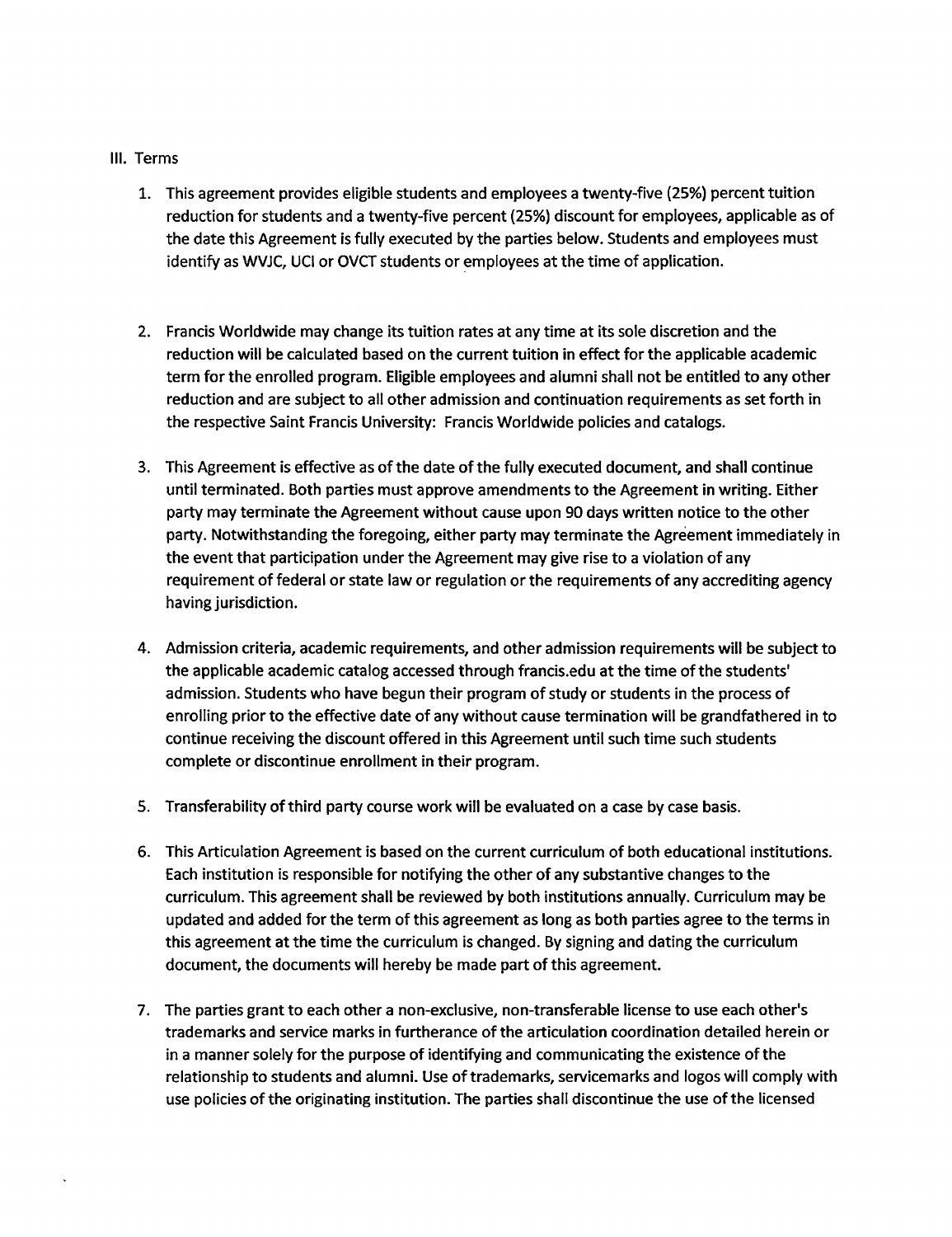marks and return any and all files and materials containing the licensed marks supplied by the owner at termination or expiration of the Agreement. Neither party grants to the other any interest in the other party's trademarks. Should either originating institution request, in writing, that a particular use of the originating institution's trademarks and/or servicemarks be discontinued, the non-originating institution shall cease and desist such use of the trademarks and/or servicemarks.

- 8. West Virginia Junior College, United Career Institute, and Ohio Valley College of Technology agrees to notify students of transfer opportunities to Francis Worldwide, to collaborate with Francis Worldwide on other forms of transfer communication and to host Francis Worldwide representatives on campus for recruitment activities during the academic school year.
- 9. The parties hereto will have the relationship of independent contractors for all purposes. Each will have complete control over its own performance and the details for accomplishing its own obligations under this Agreement. In no event will the agents, representatives or employees of one party be deemed to be agents, representatives or employees of the other.
- 10. This Agreement may be executed by a duly authorized representative of each party, either by electronic or facsimile transmission, each of which will be considered an original.

#### IV. CONTACTS FOR COORDINATION:

All notices and other communications required hereunder by either party to the other shall be in writing, delivered personally, by certified or registered mail, return receipt requested, or by overnight courier, and shall be deemed to have been duly given when delivered personally or received when using overnight courier or three business days after being deposited in the United States mail, postage prepaid, addressed as follows:

If to Francis Worldwide:

Billie Kochara, Assistant Director, Program Development 117 Evergreen Drive Loretto, PA 15940

If to West Virginia Junior College (WVJC):

George Mikluscak, Ed.D Vice President, Academic Compliance & Support

or to such other persons or places as either party may from time to time designate by written notice to the other.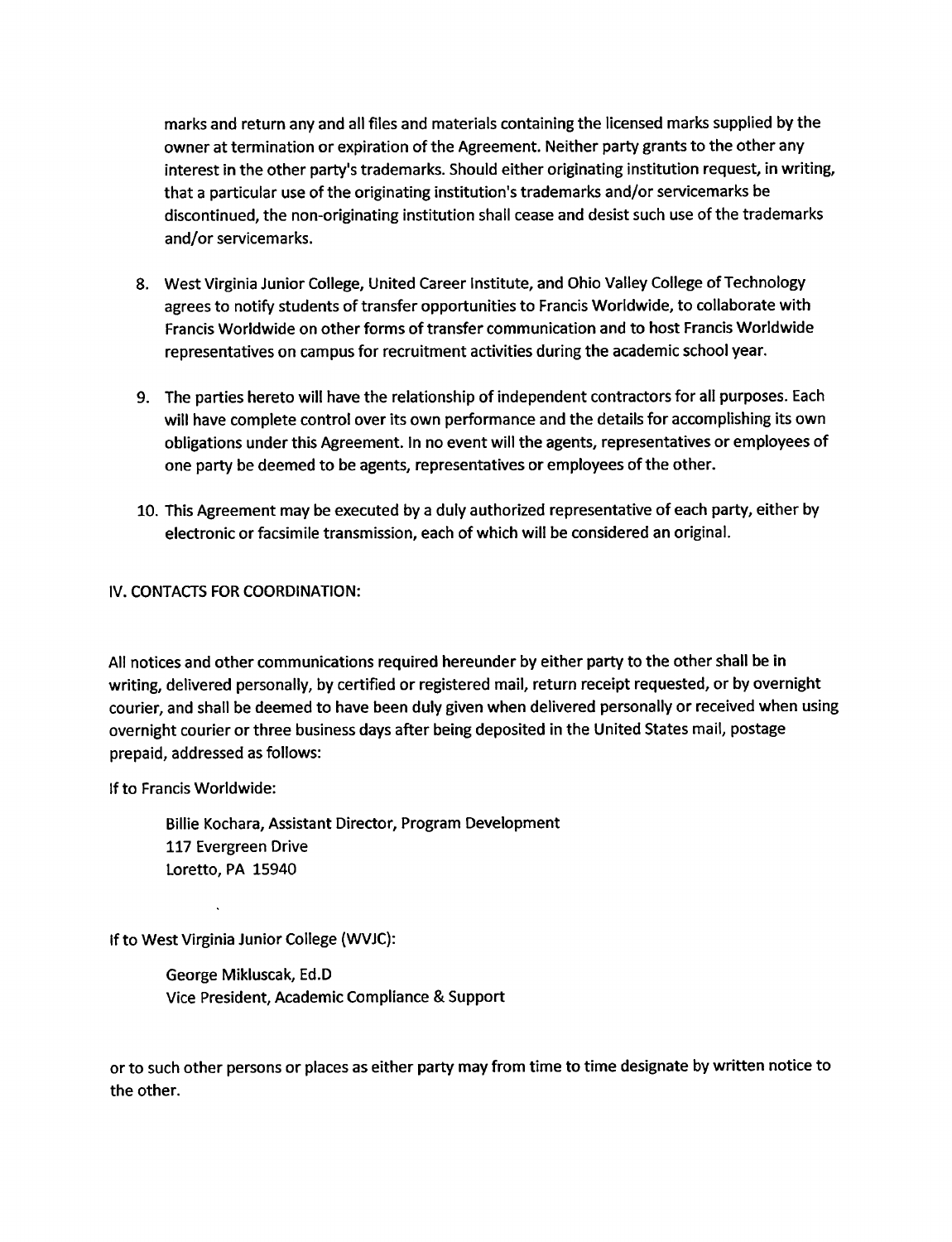$DATE:$ 

APPROVALS:

Dr Karan Hinman Powell (Apr 16, 2020)

[Dr Karan Hinman Powell](https://na2.documents.adobe.com/verifier?tx=CBJCHBCAABAAvUbIvicmoC4SKa-k2R7Dph9Dslr3GoOB)

Dr. Karan Powell Vice President, Academic Affairs Saint Francis University

George **Mikluscak** Vice President, Academic Compliance & Support West Virginia Junior College, Ohio Valley College of Technology & United Career Institute

Dr. Karen VenDouern-Srba

Dr. Karen Srba Dean, Francis Worldwide